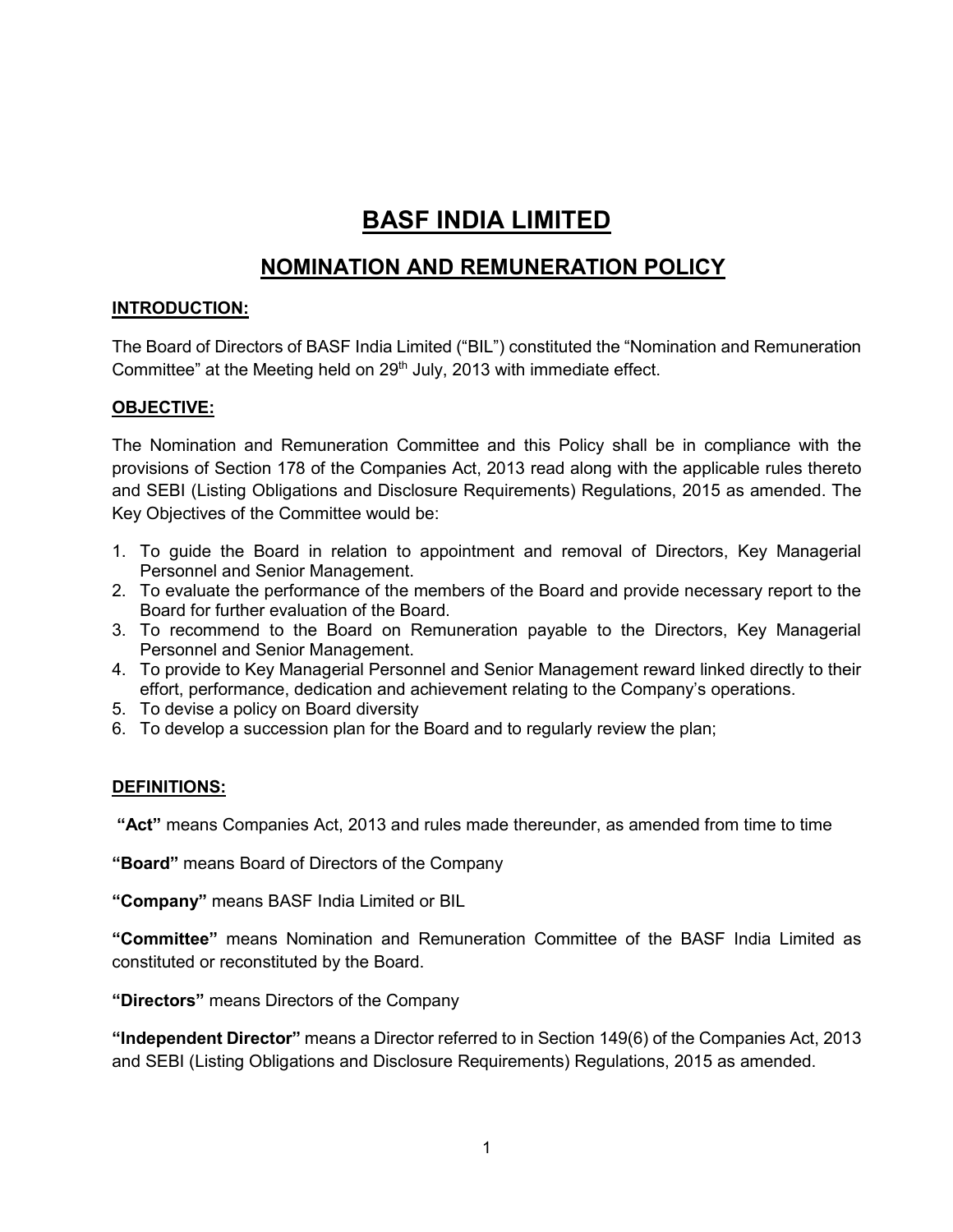**"Key Managerial Personnel" (KMP)** means Key managerial Personnel as defined under the Companies Act, 2013 and includes Chief Executive Officer or Managing Director or Manager, Wholetime Director, Chief Financial Officer, Company Secretary and such other officer as may be prescribed.

**"Senior Management"** shall mean officers/personnel of the Company who are members of its core management team excluding Board of Directors but includes all members of management one level below the Chief Executive Officer/ Managing Director/ Whole-time Director and shall specifically include Company Secretary and Chief Financial Officer.

The words and expressions defined under the Companies Act, 2013 but not defined herein shall have the meaning assigned in the Act.

#### **ROLE OF THE COMMITTEE**

#### **I. Matters to be dealt with, pursued and recommended to the Board by the Nomination & Remuneration Committee**

The Committee shall:-

- Formulate the criteria for determining qualifications, positive attributes and independence of a Director.
- Identify persons who are qualified to become Director and persons who may be appointed in Key Managerial and Senior Management positions in accordance with the criteria laid down in this policy.
- Recommend to the Board, appointment (including remuneration) and removal of Director, KMP and Senior Management Personnel.

### **II. Policy on Nomination of Directors, Key Managerial Personnel (KMP) and Senior Management**

- 1) Appointment criteria and qualifications:
	- a) The Committee shall identify and ascertain the integrity, qualification, expertise and experience of the person for appointment as Director, KMP or at Senior Management level and recommend to the Board his / her appointment.
	- b) A person should possess adequate qualification, expertise and experience for the position he / she is considered for appointment. The Committee has discretion to decide whether qualification, expertise and experience possessed by a person is sufficient / satisfactory for the concerned position.

The Company shall have adequate mechanism of searching the right talent.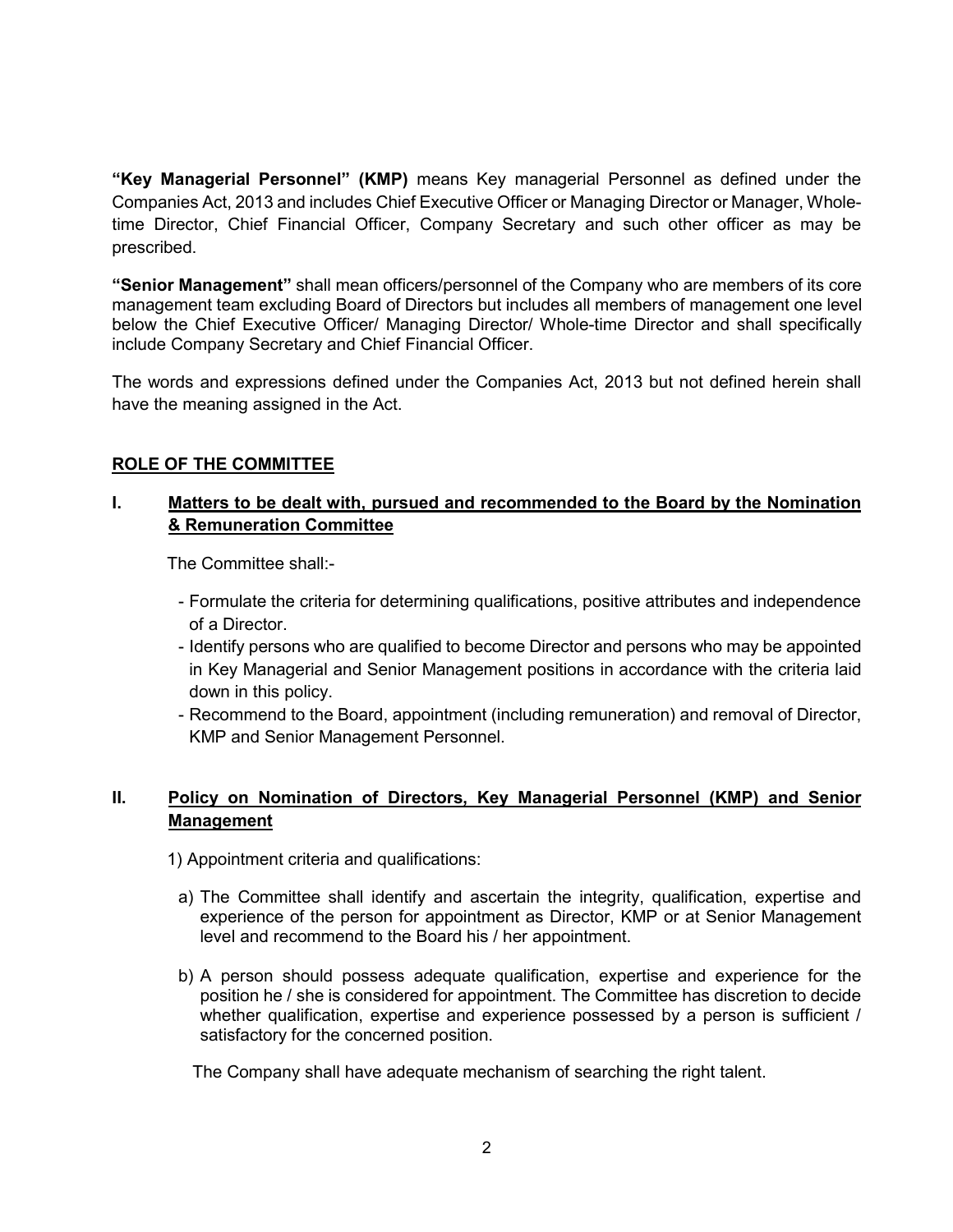#### 2) Term / Tenure

a) Managing Director/Whole-time Director:

The Company shall appoint or re-appoint any person as its Executive Chairman, Managing Director or Executive Director for a term not exceeding five years at a time. No re-appointment shall be made earlier than one year before the expiry of term.

b) Independent Director:

An Independent Director shall hold office for a term up to five consecutive years on the Board of the Company and will be eligible for re-appointment on passing of a special resolution by the Company and disclosure of such appointment in the Board's report.

No Independent Director shall hold office for more than two consecutive terms, but such Independent Director shall be eligible for appointment after expiry of three years of ceasing to become an Independent Director, provided that an Independent Director shall not, during the said period of three years, be appointed in or be associated with the Company in any other capacity, either directly or indirectly. However, if a person who has already served as an Independent Director for 5 years or more in the Company as on October 1, 2014 or such other date as may be determined by the Committee as per regulatory requirement; he/ she shall be eligible for appointment for one more term of 5 years only.

At the time of appointment of Independent Director it should be ensured that number of Boards on which such Independent Director serves is restricted to seven listed companies or such other number as may be prescribed under the Act.

c) Evaluation

The Committee/ Board of Directors of the Company shall carry out evaluation of performance of every Director and KMP at regular interval (yearly).

d) Removal

Due to reasons for any disqualification mentioned in the Act or under any other applicable Act, rules and regulations thereunder, the Committee may recommend, to the Board with reasons recorded in writing, removal of a Director, KMP or Senior Management Personnel subject to the provisions and compliance of the said Act, rules and regulations.

e) Retirement

The Director, KMP and Senior Management Personnel shall retire as per the applicable provisions of the Act and the prevailing policy of the Company. The Board will have the discretion to retain the Director, KMP, Senior Management Personnel in the same position/ remuneration or otherwise even after attaining the retirement age, for the benefit of the Company.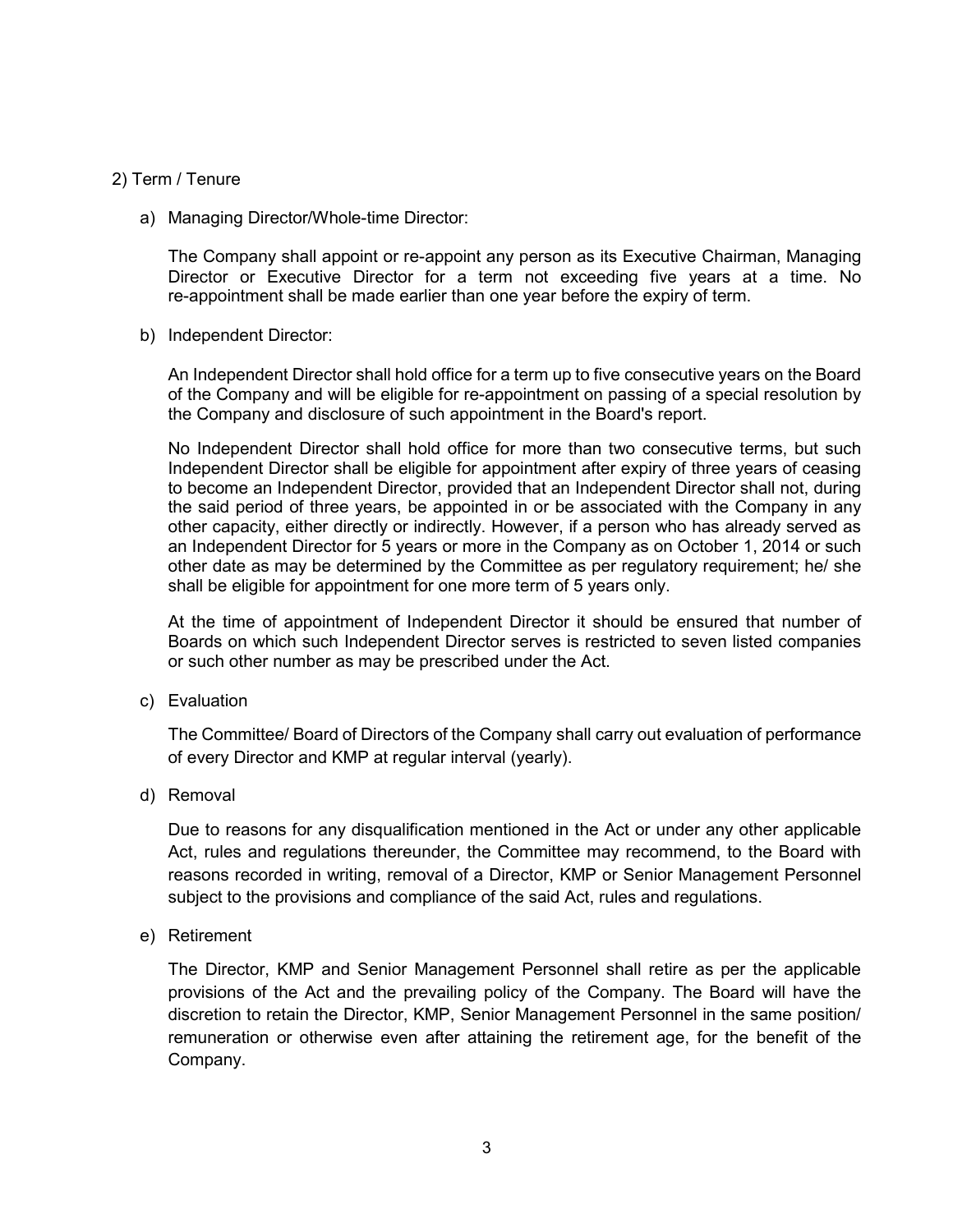## **III. Policy on Remuneration to the Managing Director, Whole-time Director, KMP and Senior Management Personnel(s)**

The Committee shall recommend to the Board the remuneration to be paid to each and every director on the Board of the Company including break-up of the remuneration into various components. However, the same shall be approved by the Board as well as the Shareholders of the Company. Increments to the existing remuneration / compensation structure shall be recommended by the Committee to the Board which shall be within the overall maximum limits of managerial remuneration approved by the shareholders for Managing Director and Whole-time Directors of the Company. The overall managerial remuneration in respect of any financial year should not exceed 11 percent of the net profits of the Company for that financial year unless approved by the Shareholders and subject to the provisions of the Act. The overall remuneration to be paid shall be within the limits provided in the Act and subject to the approval of the shareholders of the Company, if payment of remuneration is in excess of the limits provided in the Act.

If in any financial year, the Company has no profits or its profits are inadequate, the Company shall make payment of remuneration within the maximum limits as minimum remuneration to the Managing Director, Whole-time Directors of the Company based on the recommendation of the Committee and subject to the approval of the Shareholders in accordance with the provisions of the Act and Schedule V of the Act. If any Managing Director / Whole-time Director draws or receives, directly or indirectly by way of remuneration any such sums in excess of the limits prescribed under the Act, he / she shall refund such sums to the Company and until such sum is refunded, hold it in trust for the Company. The Company shall not waive recovery of such sum refundable to it unless approved by the shareholders of the Company.

The remuneration to be paid to the Non-executive/Independent Directors shall be approved at a meeting of the Board, subject to the approval of the shareholders of the Company. The total remuneration/compensation payable to the entire group of Non-executive/Independent Directors shall be limited to a fixed amount per year as commission, determined by the Board. This amount shall not exceed 1% of the net profit of the Company for the each financial year calculated as per the provisions of the Companies Act, 2013. Apart from the commission, the Non-executive/Independent Directors of the Company may also receive sitting fees for attending the Board and/or Committee thereof provided that the amount of such fees shall not exceed Rs.1 lakh per meeting of Board and/or Committee or such amount as may be prescribed by the Central Government, if any from time to time.

The criteria for payment of commission to Non-executive/Independent Directors shall be based on:

- a) Number of Board Meetings & Committee meetings attended during a financial year.
- b) Time devoted towards the affairs of the Company.
- c) Performance of the Company during a financial year.
- d) Additional work / areas performed.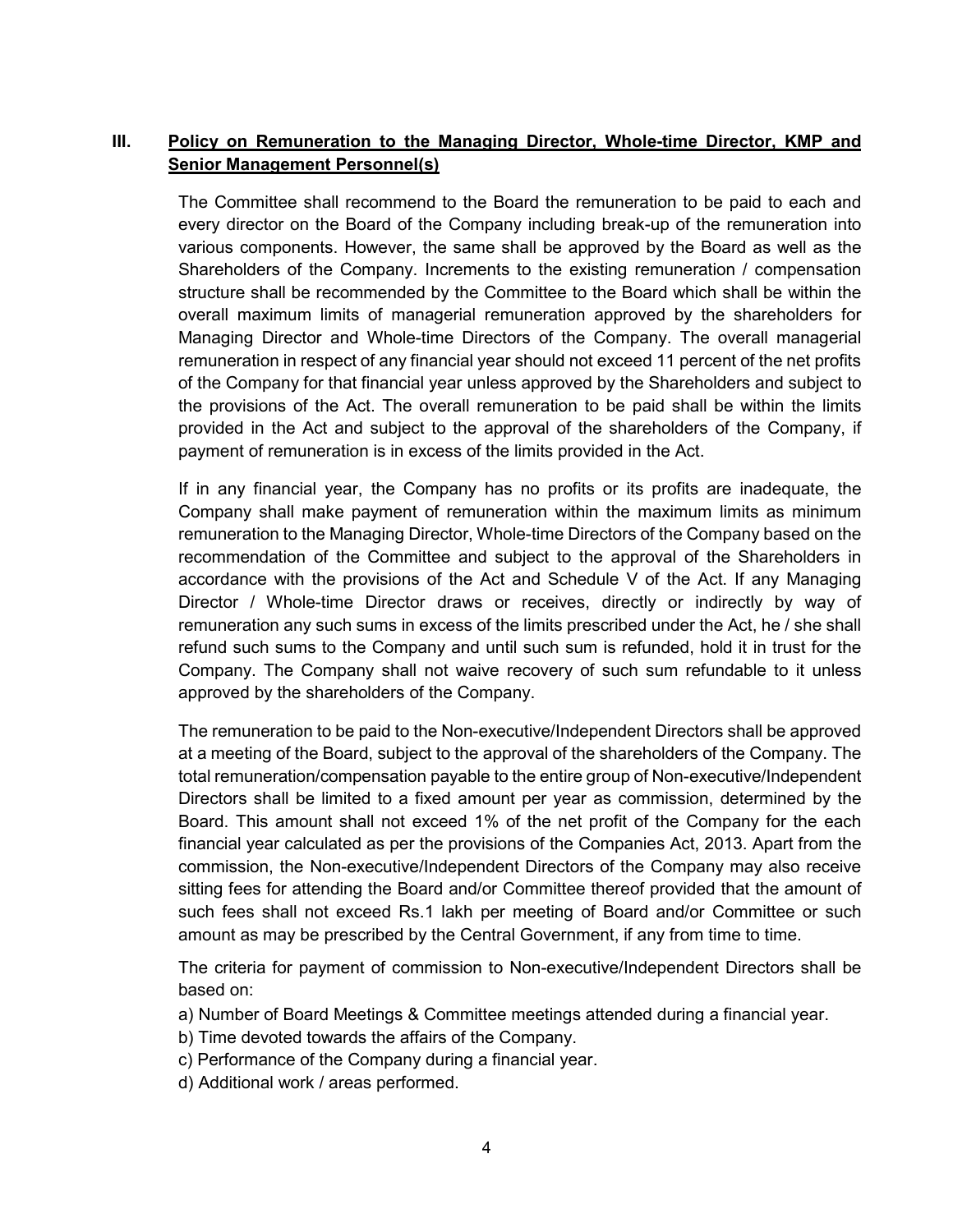The Independent Directors will not be entitled for any bonus during the appointment and also cannot participate in any employee stock option scheme, if any, operated by the Company or any Group Companies.

All the Directors will be covered under the Directors' and Officers' Insurance Policy of the Company.

Remuneration payable to Managing Director, Whole-time Director, KMP and Senior Management Personnel(s) shall be in accordance with the Company policies in this regard and all payments shall be subject to approval of this Committee and/or the Board as the case may be.

#### **IV. Policy on Performance Evaluation of the Board**

The Committee/Board shall carry out evaluation of performance of every Director and KMP at regular interval (yearly).

The purpose of the evaluation is to assess the performance of Directors in discharging their responsibilities and to evaluate how effectively the Board, the Directors and the other committees are fulfilling their role and duties.

The Committee shall make recommendation to the Board regarding the person to be considered as candidature for the post of Director of the Company, based on their skill, judgment, diversity and experience. As a part of the annual review of the performance of the Board, the appropriate size, composition and terms and conditions of appointment to and retirement from the Board shall be considered. As a member of the Board, performance of every Director shall be annually evaluated by the Committee/ Board of Directors. The performance of Independent Directors shall be evaluated by the entire Board excluding the Director being evaluated.

The Committee/ Board of Directors shall conduct an annual Board evaluation and a peer evaluation survey to assess the performance of the Board as a whole and that of individual Board members. Performance shall be assessed based on clearly defined objective criteria. This is in line with the Company's policy of being data-oriented in every transaction and decision. Performance is measured against commitments and best-in-class benchmarks.

Certain factors to be considered for evaluation could be as follows:

- $\triangleright$  Director's Participation in various discussions during the year.
- $\triangleright$  Contribution by a Director to Company Strategy, Board Committees and in achieving the objectives of the Company.
- $\triangleright$  Professional Commitment and dedication to the mission of the Company (including advice/guidance provided to the employees/senior management outside of Board Meetings).
- Understanding of the Policies of the Company and observance of Code of Conduct.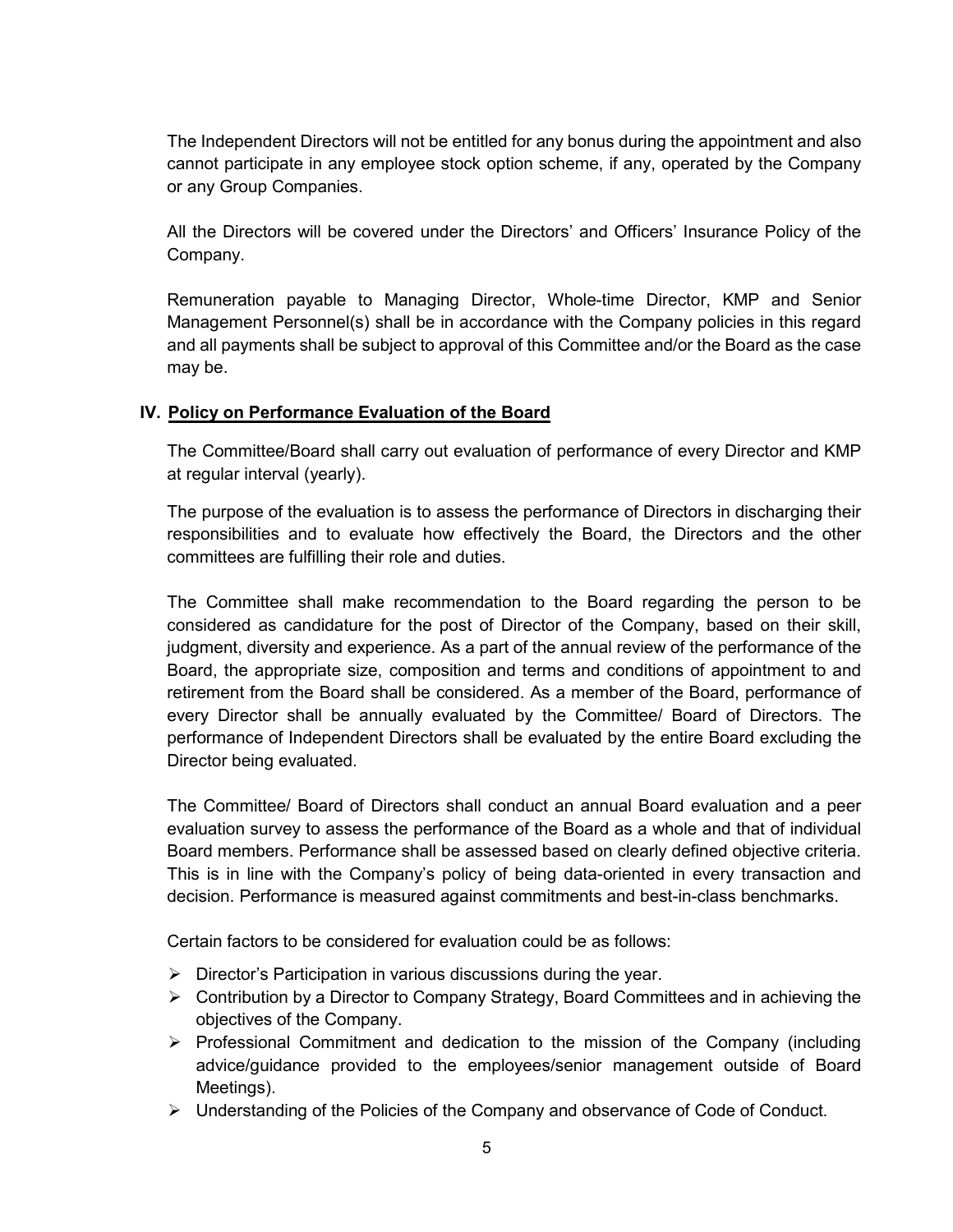- $\triangleright$  Degree of Independence including relevance of any conflicts of interest.
- $\triangleright$  Availability for and attendance at Board Meetings and other relevant events.
- $\triangleright$  Integrity and maintenance of Confidentiality.
- $\triangleright$  Relationship with Stakeholders.
- $\triangleright$  Effective deployment of knowledge and expertise.
- $\triangleright$  Any other factor as considered necessary in this regard.

Though the performance evaluation would be carried out by the Committee/Board, the above factors would also help the Directors of the Company to assess their own contribution/performance to the effective governance of the Company.

Depending upon the outcome of the report of performance evaluation, the Committee may recommend to the Board about removal of any Director in case it is in the interest of the Company. Also, the Committee may recommend regarding extension or continuation of the term of appointment of the Independent Director.

The Committee shall periodically review the Policy and carry out necessary changes as may be required or mandated on account of change in the governing regulations.

#### **V. Board Diversity:**

The Board of Directors shall comprise of Directors having expertise in different areas/ fields like Finance, Sales and Marketing, Banking Engineering etc or as may be considered appropriate. The Board shall have atleast one member who has accounting or related financial management expertise.

Diversity of the Board shall also be governed by various provisions of the Companies Act, 2013 and other regulations governing the Company like Listing Agreement.

The Company recognizes and embraces the importance of a diverse Board in its success. The Company believes that a truly diverse Board will leverage differences in thought, perspective, knowledge, skill, regional and industry experience, cultural and geographical background, age, ethnicity, race and gender, which will ensure that the Company retains its competitive advantage. The Company believes that a diverse Board will contribute to the achievement of its strategic and commercial objectives, including to:

- drive business results:
- make corporate governance more effective;
- enhance quality and responsible decision making capability;
- ensure sustainable development; and
- enhance the reputation of the Company.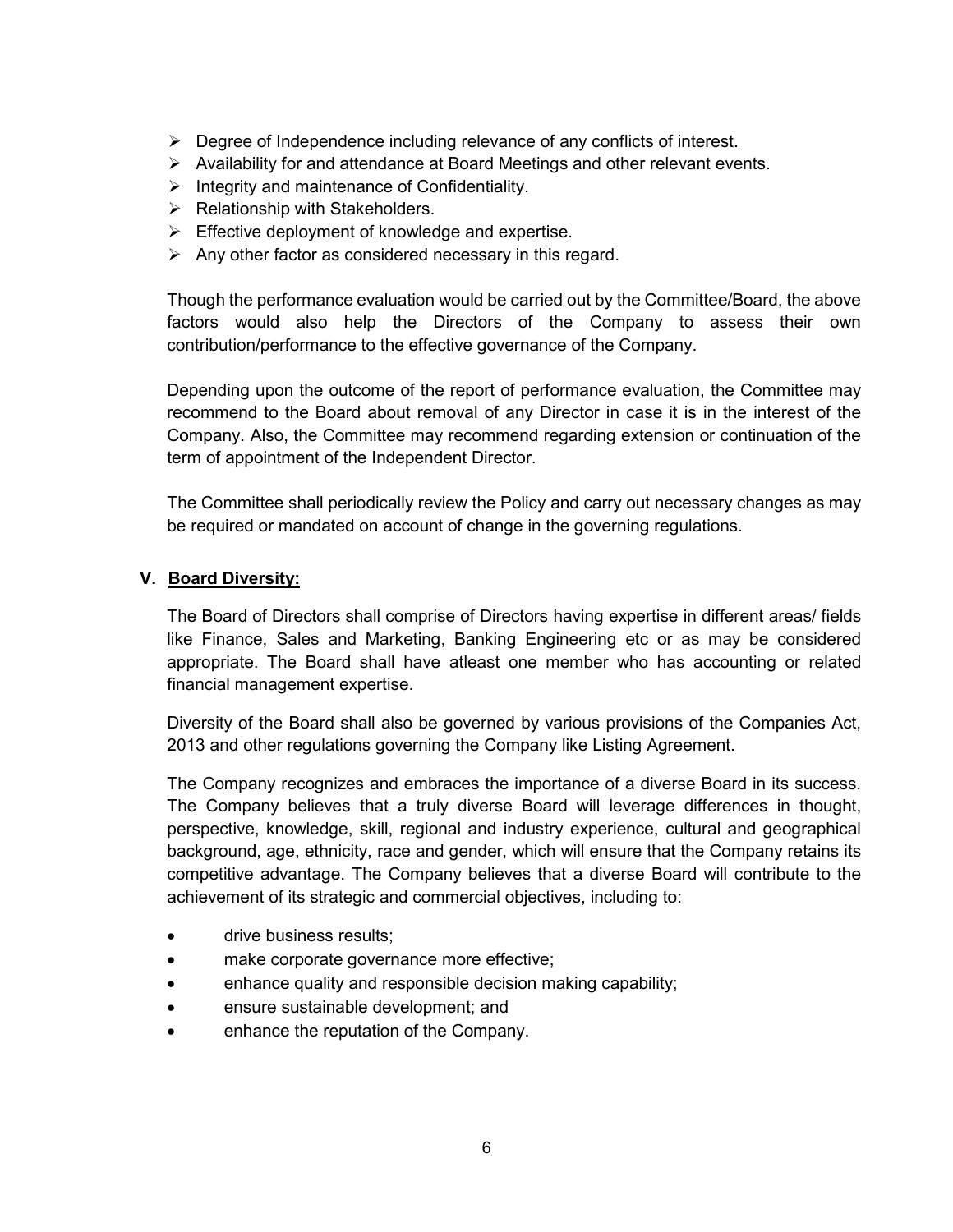The Committee is responsible for reviewing and assessing the composition and performance of the Board, as well as identifying appropriately qualified persons to occupy Board positions. While all appointments to the Board will continue to be made on merit, the Committee will consider the benefits of diversity (including but not limited to the attributes listed above) in identifying and recommending persons for Board membership, as well as in evaluating the Board and its individual members. Further, the Committee will ensure that no person is discriminated against on grounds of religion, race, gender, pregnancy, childbirth or related medical conditions, national origin or ancestry, marital status, age, sexual orientation, or any other personal or physical attribute which does not speak to such person's ability to perform as a Board member.

#### **FUNCTIONING OF THE COMMITTEE**

#### **I. Composition of the Committee**

The Committee shall consist of minimum three (3) Directors out of which majority to be Non-Executive Independent Directors.

Term of the Committee shall be continued unless terminated by the Board of Directors.

#### **II. Chairperson**

The Chairperson of the Committee shall be an Independent Director. In the absence of Chairperson, the members of the Committee present at the meeting shall choose one amongst them to act as Chairperson. Chairperson of the Committee shall be present at the Annual General Meeting or may nominate some other member to answer the shareholders' queries.

#### **III. Frequency**

The meeting of the Committee shall be held at such regular intervals as may be required.

#### **IV. Committee members' interest**

A member of the Committee is not entitled to be present when his or her own remuneration is discussed at a meeting or when his or her performance is being evaluated. The Committee may invite such executives, as it considered appropriate, to be present at the meetings of the Committee.

#### **V. Secretary**

The Company Secretary of the Company shall act as Secretary of the Committee.